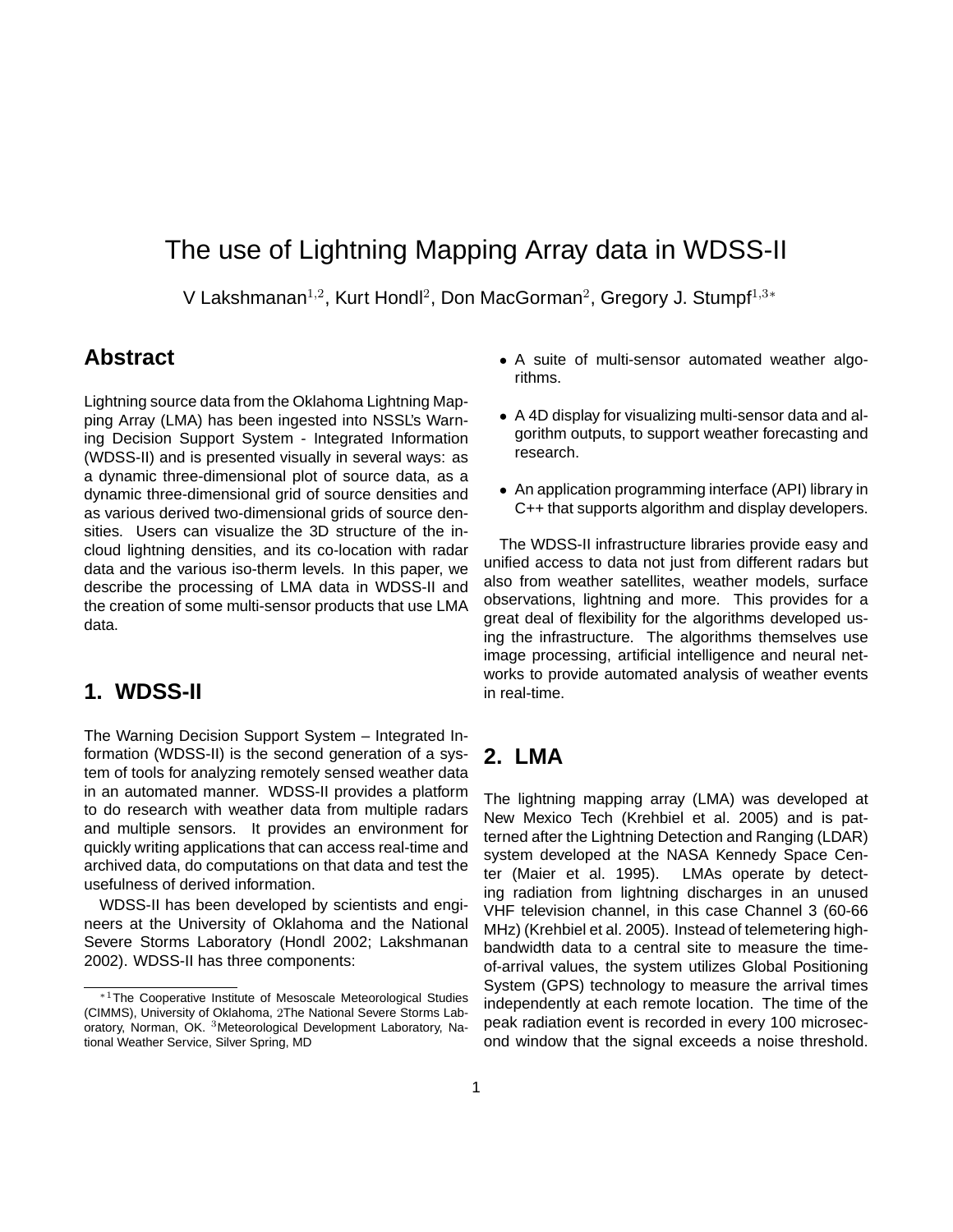Real-time data is decimated since bandwidth is not available to send the entire stream to a central site. The timeof-arrival measurements are sent to a remote processing location using wireless communications links and internet data connections.

The lightning density grid is a three-dimensional grid that has a resolution of 0.01 degrees in latitude and longitude and 1km in height (approximately 1kmx1kmx1km).

The remapping of lightning source data into lightning density grids is achieved using temporal averaging and spatial smoothing. All the source data that impacts a grid cell over a given time period are used to determine the lightning density at grid cell. We experimented with time periods ranging from 1 minute to 15 minutes. Spatially, we let each source impact not just the grid cell into which it falls, but all grid cells within a given radius (using a triangular neighborhood function to determine the weight of impact). In a later study, we will experiment using a gaussian or some other smooth weighting function, but we don't expect to see much of an impact. The triangular weighting function was chosen mainly for computational speed.

Because the lightning density grid is a 3D grid, it can be interrogated using the WDSS-II display using such 3D techniques as interactive cross-sections and animated fly-throughs. For the purposes of this paper, we simply show some of the results as 2D slices – as a horizontal slice at 8km above mean-sea-level, and as a vertical slice through an interesting section of the storm (See Figures 1 and 2).

It is possible to run WDSS-II algorithms on this 3D lightning density grid. In particular, it is possible to derive a vertically integrated field that indicates regions of high convection, regardless of altitude (See Figure 3).

It is also possible to map the LMA source densities to isotherm levels instead of to altitude above mean-sealevel. The isotherm levels can be obtained from numeric models such as the Rapid Update Cycle (RUC) model.

## **3. Conclusions**

In our analysis, we found that the vertical and horizontal structure of storms can be clearly analyzed using LMA data. In convective situations, LMA data can be used to



Figure 1: Visualization of time-averaged and spatially smoothed lightning source densities in WDSS-II. A horizontal slice at 8km above MSL is shown.



Figure 2: Visualization of time-averaged and spatially smoothed lightning source densities in WDSS-II. A vertical slice through an interesting part of the storm is shown.